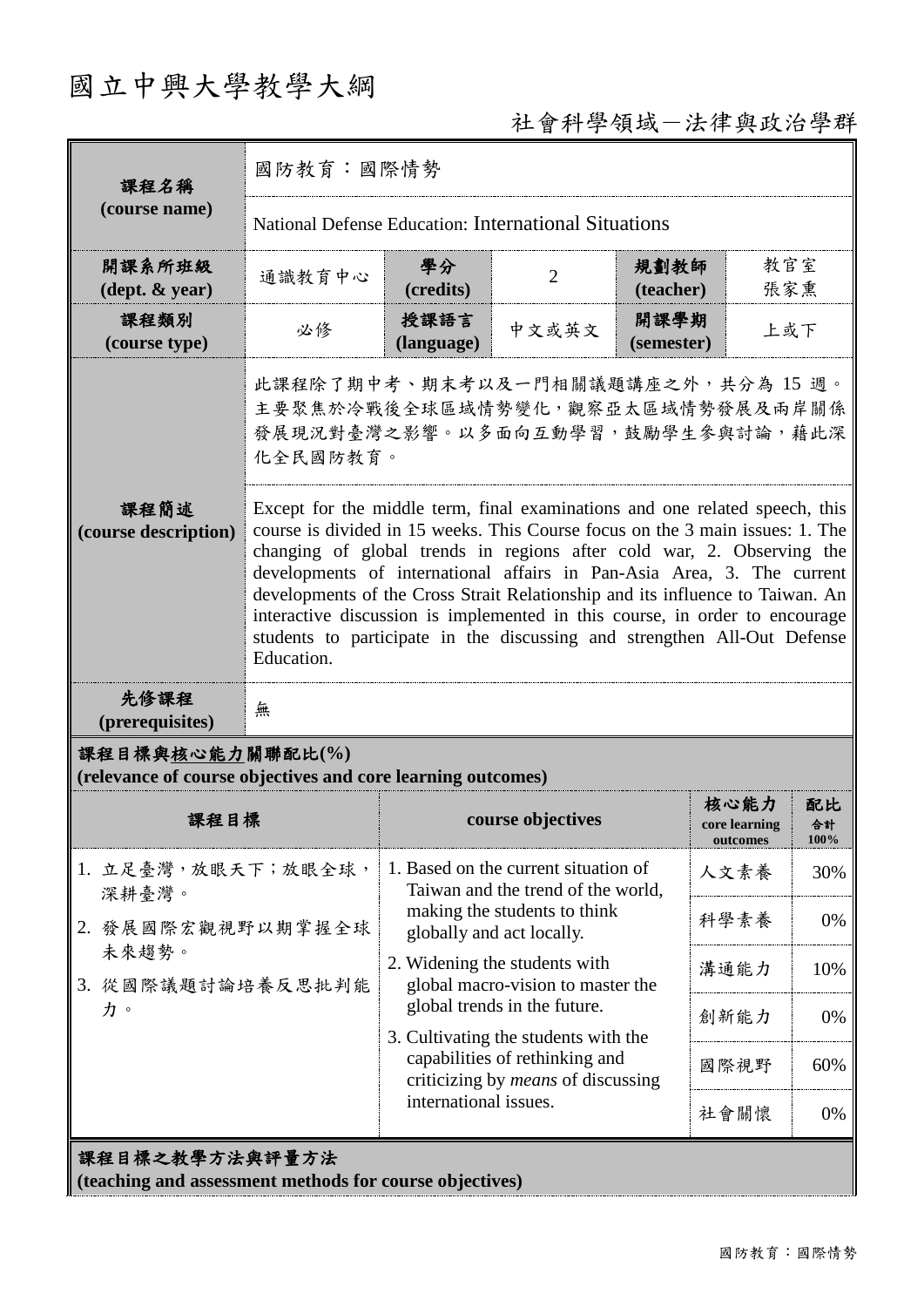| 教學方法 (teaching methods)                                                      | 學習評量方式 (evaluation)                           |  |  |  |  |
|------------------------------------------------------------------------------|-----------------------------------------------|--|--|--|--|
| 講授、討論、習作                                                                     | 出席狀況 50%<br>測驗 30%<br>作業 10%<br>口頭報告/書面報告 10% |  |  |  |  |
| 授課內容(單元名稱與內容、習作 / 考試進度、備註)<br>(course content and homework / tests schedule) |                                               |  |  |  |  |
| 第一週 緒論                                                                       |                                               |  |  |  |  |
| 一、世界趨勢概論                                                                     |                                               |  |  |  |  |
| 二、全球化與國家之角色                                                                  |                                               |  |  |  |  |
| 第二週 國防報告書簡介與亞太情勢概述                                                           |                                               |  |  |  |  |
| 第三週 東北亞區域情勢分析                                                                |                                               |  |  |  |  |
| 一、東北亞區域情勢                                                                    |                                               |  |  |  |  |
| 二、議題研討-北韓核武危機、釣魚臺列嶼主權爭議                                                      |                                               |  |  |  |  |
| 第四週 講座                                                                       |                                               |  |  |  |  |
| 第五週<br>東南亞區域情勢分析                                                             |                                               |  |  |  |  |
| 一、東南亞區域情勢                                                                    |                                               |  |  |  |  |
| 二、議題研討-廣大興28號漁船槍擊事件                                                          |                                               |  |  |  |  |
| 三、議題研討-南海主權爭議                                                                |                                               |  |  |  |  |
| 第六週 南亞區域情勢分析                                                                 |                                               |  |  |  |  |
| 一、南亞區域情勢                                                                     |                                               |  |  |  |  |
| 二、議題研討-印度、巴基斯坦衝突                                                             |                                               |  |  |  |  |
| 第七週 中亞區域情勢分析                                                                 |                                               |  |  |  |  |
| 中亞區域情勢(中亞五國、阿富汗局勢發展)                                                         |                                               |  |  |  |  |
| 中東區域情勢分析<br>第八週                                                              |                                               |  |  |  |  |
| 中東區域情勢(美伊戰爭、以色列與巴勒斯坦衝突)                                                      |                                               |  |  |  |  |
| 期中考<br>第九週                                                                   |                                               |  |  |  |  |
| 第十週 美洲區域情勢分析                                                                 |                                               |  |  |  |  |
| 第十一週 歐洲區域情勢分析                                                                |                                               |  |  |  |  |
| 第十二週 敵情教育及中共發展現況                                                             |                                               |  |  |  |  |
| 一、認識「中國共產黨」、機艦與人員識別                                                          |                                               |  |  |  |  |
| 二、認識國家機密保護法及軍事安全                                                             |                                               |  |  |  |  |
| 三、中共政治、經濟、外交及軍事發展現況<br>兩岸情勢發展現況                                              |                                               |  |  |  |  |
| 第十三週<br>第十四週 武裝衝突法及日內瓦公約簡介                                                   |                                               |  |  |  |  |
| 第十五週 非傳統安全威脅議題研討(一)                                                          |                                               |  |  |  |  |
| 一、金融危機、國家債務危機                                                                |                                               |  |  |  |  |
| 二、貪汙及洗錢問題                                                                    |                                               |  |  |  |  |
| 三、國際恐怖主義                                                                     |                                               |  |  |  |  |
| 非傳統安全威脅議題研討(二)<br>第十六週                                                       |                                               |  |  |  |  |
| 一、氣候變遷議題                                                                     |                                               |  |  |  |  |
| 二、風災及地層下陷議題                                                                  |                                               |  |  |  |  |
| 三、核災危機                                                                       |                                               |  |  |  |  |
| 四、大規模疾病傳染                                                                    |                                               |  |  |  |  |
| 第十七週 非傳統安全威脅議題研討(三)                                                          |                                               |  |  |  |  |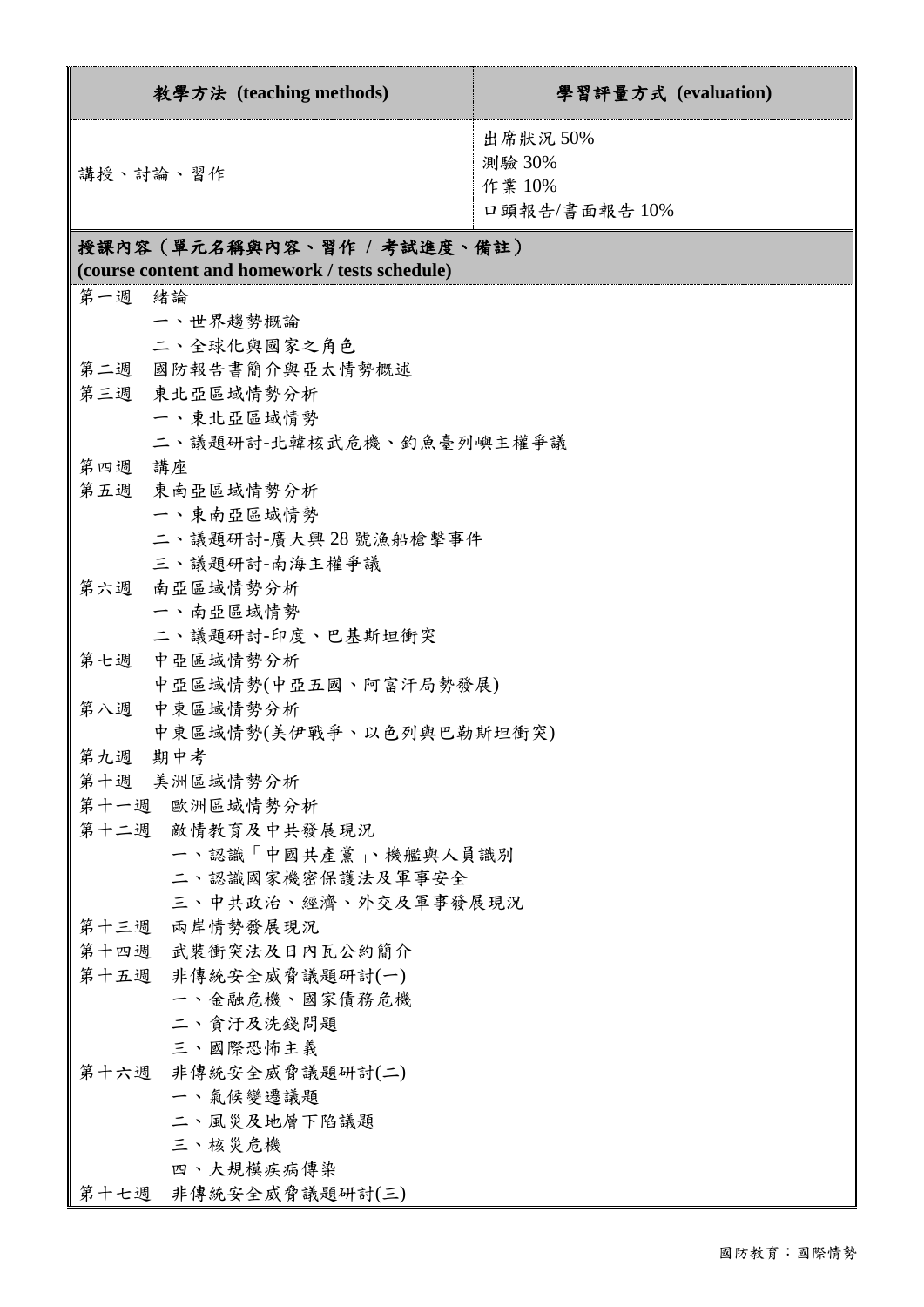一、非法人口流動及難民議題

二、海上安全議題(索馬利亞海盜)

三、跨國犯罪、網際網路、資訊安全的影響

第十八週 期末考

#### 教科書與參考書目(書名、作者、書局、代理商、說明) **(textbook & other references)**

1. Roger Bootle。2016 年 12 月。《歐盟大麻煩》。好優文化出版。

- 2.顏建發。2014 年 12 月。《台灣的選擇:亞太秩序與兩岸政經的新平衡》。新銳文創出版。
- 3. Andrea Di Nicola, Giampaolo Musumeci。2016 年 10 月。《人口販子的告白》。大塊文化出版。
- 4. 賴岳謙。2014 年。《美國重返亞太戰略對亞洲權力結構的影響》。秀威出版。
- 5. Tachibana Akira。2013 年 12 月。《洗錢》。經濟新潮社出版。
- 6.林文隆、李英豪。2015 年 1 月。《鷹凌亞太:從美國的再平衡戰略透視亞太軍演》。獨立作家 出版。
- 7.Michael Lewis。2012 年。《自食惡果-歐債風暴與第三世界之旅》。財信出版。
- 8.Michael Walzer, "The Triumph of Just War Theory," Social Research, Vol.69, no.4(Winter 2002), pp.925-944. (有關戰爭合法性之探討)
- 9.陳牧民、陳鳳瑜。2014 年。《電影與國際關係》。五南出版。
- 10.龐士東。2009 年。《囚犯的兩難》。左岸文化。
- 11.馮並。2015 年 12 月。《一帶一路,全球發展的中國邏輯》。高寶國際出版。
- 12. Raj Patel。2008 年。《糧食戰爭》。東方出版社。
- 13.張錫模。2006 年。《全球反恐戰爭》。東觀國際文化。
- 14.Cronin, Audrey K. (2002) "Behind the Curve: Globalization and International Terrorism." International Security, 27(3): 30-58
- 15. Barry R. Posen, "The Struggle against Terrorism: Grand Strategy, Strategy and Tractics, "International Security, Vol.26, No.3 (Winter2001/02), pp.39-55.
- 16.韓奕華。2008 年。《能源博奕大戰》。新世界出版社。
- 17.日本資源問題研究會。2012 年。《圖解世界資源真相》。
- 18.不願面對的真相(紀錄片),派拉蒙。
- 19.陳牧民。2009 年。《國際安全理論》。五南出版。
- 20.古雲秀等著。2016 年。圖解簡明世界局勢。易博士出版。
- 21.蔡明彥。2008 年。《21 世紀美國東亞戰略與美日中安全關係》。鼎茂出版 。
- 22.國防部。2015 年。中華民國國防報告書,國防部。
- 23. Christopher Kojm。2012年。Global Trends 2030: Alternative Worlds (National Intelligence Council 2012 ), PP.1-160 關於國力之探討。
- 24.紅十字國際委員會,http://www.icrc.org
- 25.劉必榮。2008 年。《國際觀的第一本書》。先覺出版 。
- 26.大前研一。2016 年 9 月。《低慾望社會》。遠見天下文化 。
- 27.Roger Bootle。2016 年 12 月。《歐盟大麻煩》。好優文化 。
- 28.瑞穗綜合研究所。2016 年 5 月。《圖解聚焦東協》。易博士文化。
- 29.羅致政。2010 年 6 月。《ECFA 大衝擊,台灣的危機與挑戰》。新台灣國策智庫。
- 30.Anthony Giddens。2011 年 5 月。《氣候變遷政治學》。商周出版。
- 31.羅能•帕蘭等著。2010 年 8 月。《逃稅天堂?》。時報出版。
- 32.Noreena Hertz。2005 年。《當債務吞噬國家》。天下雜誌出版。
- 33.加藤陽子。2016 年 12 月。《日本人為何選擇了戰爭?》。廣場出版。
- 34.聯合報新聞部。2016 年 9 月。《南海危機,不能失去的主權》。聯合報新聞部。